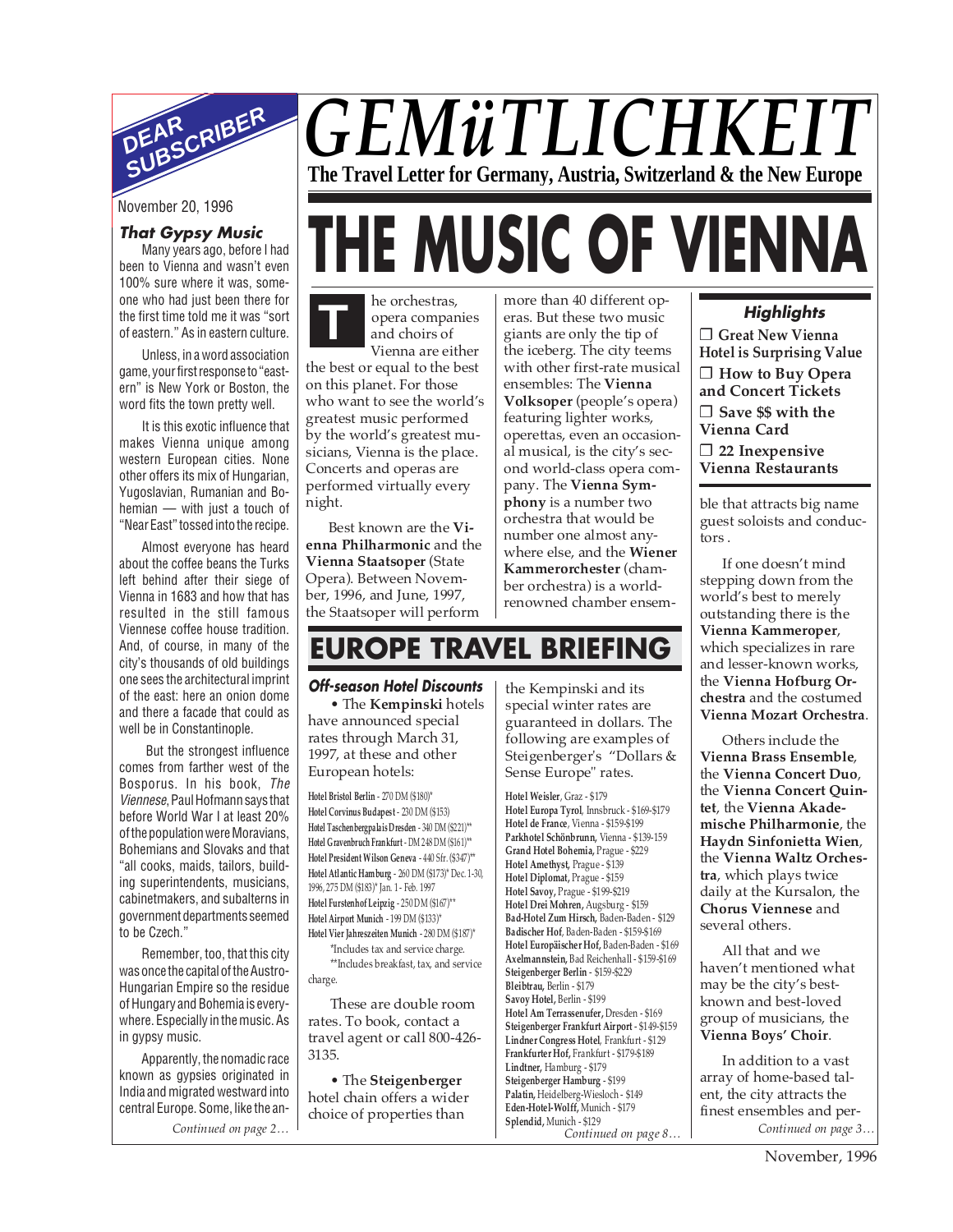#### *DEAR SUBSCRIBER Continued from page 1*

cestors of the currently popular musical group known as the Gypsy Kings, wound up in Spain while others went to Eastern Europe, concentrating in Rumania and Hungary. In the late 19th century their melodies and dances — which typically begin with innocence and delicacy and end in a furious climax — became part of the broader music culture. Franz Liszt was one of the first to incorporate this exhilarating folk music in his Hungarian Rhapsodies. My own favorite piece of gypsy music is George Enesco's Rumanian Rhapsody No. 1. (Listen to it some night with the lights out.)

I'm no music scholar or even a musician, so take this for what it's worth, but it seems to me Zigeunermusik (gypsy music) underlies much of what is considered Viennese music. Not the great classics — one doesn't identify what Mozart, Beethoven and Schubert produced here as being specifically related to the city — but the music that is Vienna: operetta's like Johann Strauss's Der Fledermaus and his Die Zigeunerbaron (Gypsy Baron), Franz Lehár's Merry Widow and Emmerich Kálmán's Gräfin Mariza.

The works of these three composers always constitute a substantial portion of the annual repertoire of Vienna's Volksoper, perhaps the most "old Vienna" of the city's many music venues. Two of the three, Lehár and Kálmán, were Hungarian and in my mind Hungarian music equals gypsy music. From this trio come many of the evergreen melodies one still hears daily throughout the city. Tunes like Dein is mein ganzes Herz (You are my heart's delight) by Lehár, Kálmán's Grüss mir mein Wien (Greet for me my Vienna) and his weepy Komm Zigány (Come, Gypsy), and Strauss's Rosen aus dem Süden (Roses from the South), are deeply imbedded in the Viennese culture. (If you want to hear this stuff I recommend a couple of CDs:

Vienna, City of My Dreams, featuring Placido Domingo, CDC 7473982 by EMI and Elisabeth Schwarzkopf Sings Operetta, CDC 7472842, also on EMI.)

On our earliest trips to Vienna we found several restaurants which hired small gypsy bands to entertain patrons. The best music was at Cafe Budva where three lively players never failed to keep us enthralled until closing time. A clever, funny pianist anchored the group while a grandfatherly accordionist and a fiery fiddler worked the room for tips.

One evening we watched them rake in several hundred schillings when a table of Russians, teary-eyed and deep in their cups, uncrumpled 50 schilling note after 50 schilling note in requesting a series of heart-rending tunes. It made one recollect Gary Cooper's private gypsy band in the movie Love in the Afternoon.

About now you're expecting me to tell you where to hear good gypsy music in Vienna. My apologies. If such places exist I don't know of them. I think they are gone. In Vienna earlier this year we looked, we asked, but found nothing. Locals just shrugged. A woman who conducts walking tours all over the city said she knew of no place to hear real gypsy music. Oh, there are one or two places where a few bored musicians go through the motions. But they play without passion, the music has no life and the breaks between "sets" are longer than the "sets."

We'll keep looking but right now for gypsy music that moves your heart and your feet try Budapest.

Even if there aren't any good gypsy bands left in Vienna, it's an almost invisible blemish on a city that bursts with great music, good restaurants and fascinating things to see and do.

Here are a few suggestions to help you take advantage of this city's great music:

• **Go to the opera.**Obvious but essential —

unless music is of absolutely no interest. The best in the world is here. In the fall, winter and spring, the Staatsoper and Volksoper perform almost every night. The State Opera is glitzier and costs more (up to \$250 per ticket) but beware, it's easy for the non-opera aficionado to get in over his head. Take Wagner, for example. The music is often glorious and inspiring but there are times during his three to five-hour operas when there are two people on stage singing at each other for 30 minutes at a stretch. No movement, no dancing, no English translation.

The less serious music fan should try an evening at the Volksoper which offers its own unique reminders of the Austro-Hungarian Empire. The house is more intimate, the prices lower (best seats about \$77) and the melodies more familiar. The music, the voices and the production, however, are top class. I lean toward the Viennese standards such as Der Graf von Luxemburg (The Countess of Luxembourg), Das Land des Lächelns (The Land of Smiles), Wiener Blut (Vienna Blood) or the splendid Die Fledermaus (The Bat).

• **Take the tram to the Zentralfriedhof** (main cemetery, Simmeringer Hauptstrasse, section 32A) and visit the graves of Beethoven, Schubert, Brahms, Johann Strauss and other famous composers. Mozart is not here. Buried in an unmarked common grave, the whereabouts of his remains are unknown. There is an empty tomb in his honor at St. Mark's cemetery (3rd dist., Leberstrasse 6-8).

• **Visit sites where the some of the world's greatest music was written.** Beethoven had many Vienna residences and memorial rooms are located in: **Pasqualati House**, 1st dist., Mölker Bastei 8, tel. 637 06 65; **House of the Heiligenstadt Testament** (a letter of despair over his deafness, written in 1802), 19th dist., Probusgasse 6, in the village of Heiligenstadt, tel. 37 54 08; and **House of the Eroica** (Third

*Continued on page 8…*

#### Vol. 10, No.11 **CFMiTIICHKFIT HOTEL RESTAURANT RATING KEY November, 1996 Rating Scale Rating Scale Rating Scale Rating Scale Rating Scale Scale Rating Scale Scale** *GEMüTLICHK*

**Design & Composition:** 

**Editor & Publisher:** Robert H. Bestor, Jr. **Associate Editors:** Elizabeth Schiller, Bruce Woelfel<br>**Contributing Editors:** C. Fischer, R. Hollidav **C. Fischer, R. Holliday<br>Paul T. Merschdorf Consulting Editor:** Thomas P. Bestor **Subscription Dept:** Andy Bestor, K. Steffans

**Gemütlichkeit** (ISSN 10431756) is published monthly by UpCountry Publishing, 2892 Chronicle Avenue, Hayward, CA 94542. TOLL FREE: 1-800/521- 6722 or 510/538-0628. Fax: 510/582-8296. e-mail rbestor@aol.comm. Subscriptions are \$67 per year for 12 issues. While every effort is made to provide correct information in this publication, the publishers can make no guarantees regarding accuracy. Periodicals postage paid in Hayward, CA.

**POSTMASTER: SEND ADDRESS CHANGES TO:** Gemütlichkeit, 2892 Chronicle Ave., Hayward, CA 94542

| <b>Rating Scale</b> | <b>Scale</b>                       | <b>Hotel Rating Criteria</b> |     |
|---------------------|------------------------------------|------------------------------|-----|
| Excellent           | 16 - 20                            | People/Service               | 30% |
| Above Average       | $12 - 15$                          | Location/Setting             | 15% |
| Average             | 8 - 11                             | Guestrooms                   | 30% |
| Adequate            | 4 - 7                              | Public rooms                 | 5%  |
| Unacceptable        | $0 - 3$                            | Facilities/Restaurant        | 20% |
| <u>Value Rating</u> | Scale                              | <b>Restaurant Criteria</b>   |     |
| Outstanding Value   | $17 - 20$                          | Food                         | 65% |
| Very Good Value     | 12 - 16                            | Service                      | 20% |
| Average Value       | 9 - 11                             | Atmosphere                   | 15% |
| Below Average Value | $5 - 8$                            |                              |     |
| A Rip-Off           | 0<br>4<br>$\overline{\phantom{a}}$ |                              |     |
|                     | Special <b>O</b> Designation       |                              |     |

By virtue of location, decor, charm, warmth of management, or combination thereof, an especially pleasant establishment.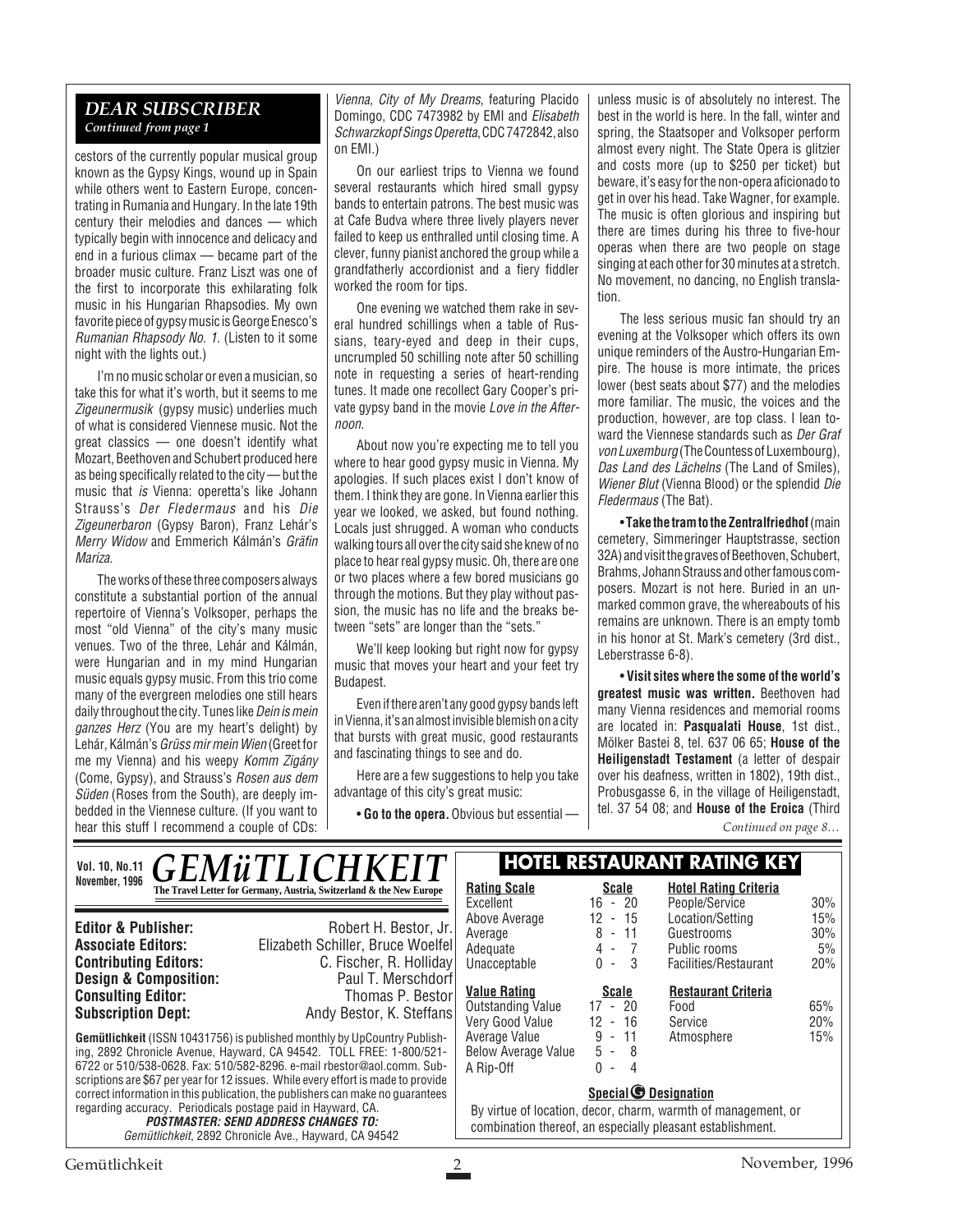#### *VIENNA Continued from page 1*

formers from throughout the world. At the Konzerthaus — one of the two main symphonic venues, the other being the Musikverein — we recently saw the **Salzburger Camerata Academica**. Though the orchestra, its conductor Sándor Végh and the piano soloist, Zoltan Kocsis, were unfamiliar to us, their music was superb. The performance was part of the **Wiener Frühlingsfestival** (Vienna Spring Festival). Our tickets cost 490 AS (\$46) each.

If you're looking for something less highbrow, there are a number of cafes and Heurigen (wine taverns) where Vienna's traditional *Schrammel* music is played (see Dear Subscriber, page 8).

Whatever your choice, Vienna is a city of musical riches without peer. Even the street musicians on the Kärtnerstrasse and the Graben are a cut above anywhere else we've been.

#### **Hotels**

#### Hotel Das Triest

Vienna's Hotel Das Triest is very new, very good and offers better than average  $v_{\text{max}}$ ,  $v_{\text{max}}$ , very good and  $\frac{v_{\text{max}}}{v_{\text{max}}}$ <br>offers better than average  $\frac{v_{\text{max}}}{v_{\text{max}}}$ December and is barely outside the Ring, just south of the Karlsplatz. It's street, Wiedner Hauptstrasse, is the extension of the Kärntnerstrasse. t DITOR'S CHOICE

The old building, once known as the Stadt Triest, was the main station and stable for stagecoaches and horses that hauled passengers and freight between Vienna and the port city of Trieste. But today the horses and wagons are long gone. In their place is this stunning, four-star hotel, designed by Sir Terence Conran, the London-based architect-restaurateurretailer-author who is famous in the U.S. for such coffee table books as *The House Book*, *The New House Book*, *The Kitchen Book*, *The Bed and Bath Book* and, most recently, The *Essential House Book*.

Das Triest is unlike any other hotel in town. Throughout are specially commissioned pieces of Biedermeier-style furniture and art — such as the mosaics on the buffet bar that ensure the simple and clean, 90sJugendstil-Bauhaus design is not only visually satisfying but also whispers of *Alt Wien.* There are clever touches which add a note of warmth to a scheme which can be rather chilly. Trieste being a port city, Conran has cleverly incorporated such design elements as Navy blue fabrics and small, burnished metal port holes to establish a nautical motif. Corridors, for example, with their twin rows of porthole-in-the-floor light fixtures remind one of passageways aboard a luxury liner.

A swath of plain white linen as wide as the bed and draped over the high headboards is a simple decorating touch that relieves the sterility often found in this ultra-clean style.

Furnishings and construction materials are first-cabin. The look is high-tech with obligatory halogen table lamps, cyber-age necessities such as fax lines and voice mail are in all rooms and of course everything is air-conditioned.

Guestrooms are spacious and several, such as Number 506, a junior suite for 3,700 AS (\$349), have been arranged to take advantage of excellent city views. The large bathrooms gleam with elegant fixtures.

Art and design are a matter of taste and opinion and not everyone may share our enthusiasm, but Das Triest bowled us over. (To get an idea of Conran's design style, glance through his *The Essential House Book*, next time you're in a book store.)

**Daily Rates:** Singles 2100 AS (\$198), doubles 2600 AS (\$245), suites 3700 AS to 4700 AS (\$349-\$443). 73 rooms, all with cable TV, voice mail, fax line, safe, radio, minibar, trouser press, direct dial phone and air-conditioning. Fitness center, sauna, solarium.

**Contact:** Das Triest, Wiedner Hauptstrasse 12, A-1040 Vienna, tel. 1-589 18-0, fax 11-589 18 18

**Rating:** QUALITY 17/20 VALUE 18/20

#### Pension Altstadt Vienna

What some might perceive as a negative — the Altstadt's location just outside the Ring — we see as an advantage. Though hotels on or near the Graben and Kärntnerstrasse are more convenient to many of the town's main sights, they are also at the center EDITOR'S CHOICE

of the city's tourism. Experiencing daily life in the Altstadt's virtually tourist-free neighborhood cafes, restaurants and stores not only makes for a more authentic travel experience but is an interesting change of pace. The Altstadt is about a 5-10 minute walk from the nearest underground station and from there all Vienna is quickly accessible.

Based on its creatively appointed guestrooms, its moderate prices and the go-the-extra-mile attitude of owner Otto Wiesenthal and his staff, this hotel was the 1994 "*Gemütlichkeit* Hotel of the Year."

This time around we found the rooms beginning to show traces of wear and tear but Herr Wiesenthal was as omnipresent and helpful as ever and the hotel's high-ceilinged main salon is still an inviting place for breakfast, a late afternoon cup of tea or a nightcap before bed.

One little story will demonstrate how the Altstadt looks after its guests.

We needed get to the airport for a 9 a.m. flight. The desk clerk advised a taxi for the following morning and volunteered to arrange one for us. Having had problems in the past with pre-booked taxis, we were a little nervous and called the desk very early next morning to confirm everything was still on for our 7:30 a.m. pickup. The woman patiently assured us that all was well. About 6:45 a.m., as we entered the breakfast room, a well-dressed young man introduced himself as our driver. He told us to enjoy our breakfast, there was plenty of time and, while we ate, he would be in the kitchen having coffee. Our ride turned out not to be a taxi but a car-for-hire, an unmarked, clean, latemodel Mercedes. The cost, about \$30, was about the same as a regular taxi. The driver and Herr Wiesenthal loaded our luggage and the comfortable ride got us to Schwechat in plenty of time for our flight.

*Continued on page 4…* Herr Wiesenthal is not one to be left behind. Visit the hotel's page on the World Wide Web (http:// members.magnet.at/alt.vie/altstie.htm) and see the latest prices, color photos of the hotel, and a Vienna map showing the hotel's location. **Daily Rates:** Singles 1180 AS to 1480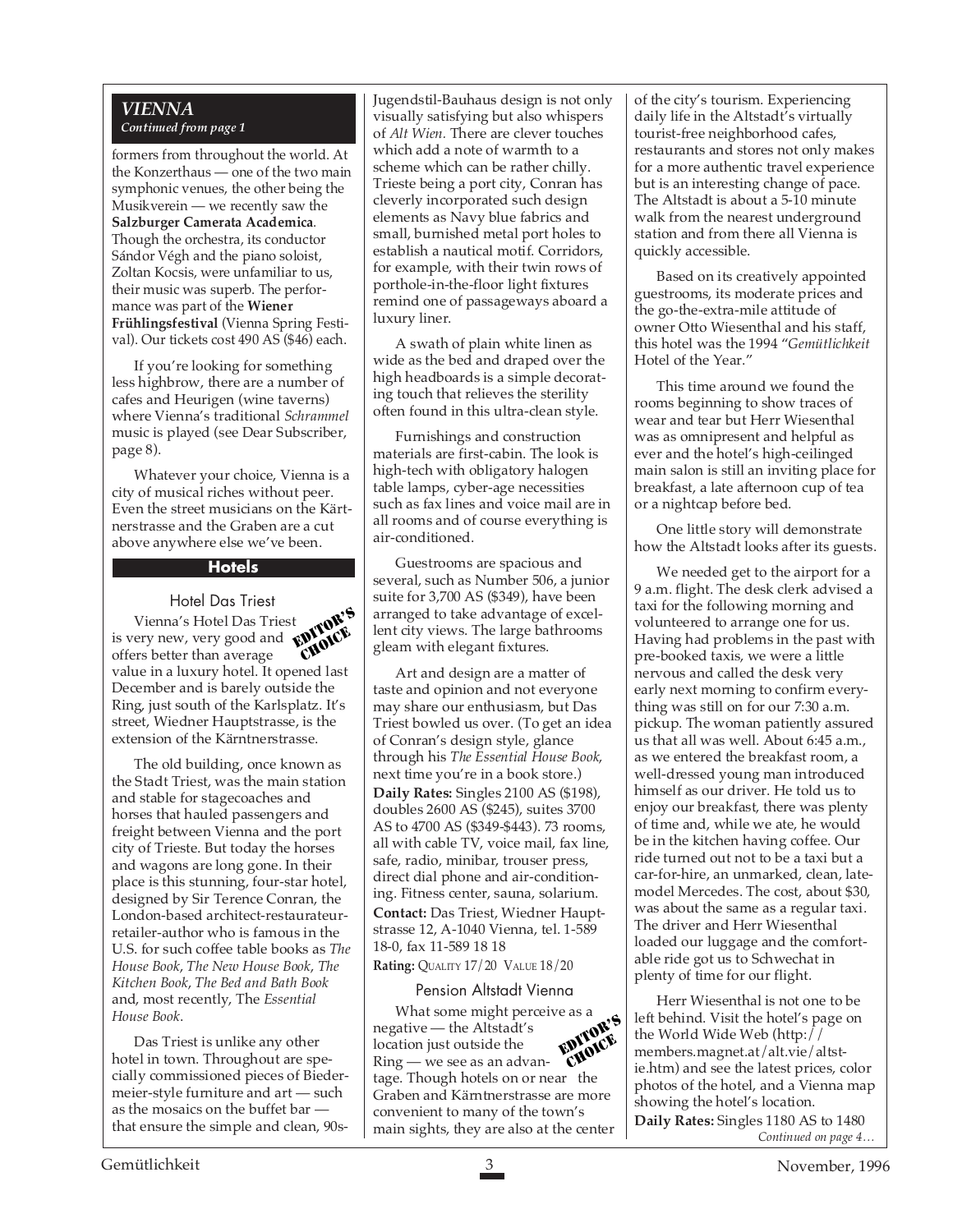#### *VIENNA Continued from page 3*

AS (\$111-\$140), doubles 1480 AS to 1680 AS (\$140-\$158). 25 rooms, none alike but all with cable TV, radio, minibar and direct dial phones. Special packages for the Opera Ball and other major Vienna events are available. The "Art & Culture" package includes three nights accommodations, tickets to the opera or symphony, a candlelight dinner, a city tour and other amenities and costs 3,980 AS (\$375) per person.

**Contact:** Hotelpension Altstadt Vienna, Kirchengasse 41, A-1070, phone 1-526 33 99-0, fax 1-523 49 01, e-mail: alt.vie@magnet.at **Rating:** QUALITY 16/20 VALUE 18/20

#### Pension Aviano Great central location,

EDITOR'S CHOICE

oversized, nicely decorated rooms and caring management make the Aviano one of Vienna's top hotel values. The best rooms are Numbers 413 and 304.

Tip: If you can't get a reservation here ask for one of Frau Kafka's other pensions, the **Pertschy** and **Christina**, both of which offer good value inside the Ring.

**Daily Rates: Singles** 620 AS to 760 AS (\$58-\$72), doubles 980 AS to 1500 AS (\$92-\$142). 32 rooms, all with cable TV, radio, minibar and direct dial phones.

**Contact:** Pension Aviano, Marco d'Avianogasse 1, A-1010 Vienna, tel. 1-512 83 30, fax 1-512 83 30-6 **Rating:** QUALITY 15/20 VALUE 19/20

#### Hotel Am Schottenpoint

The dirty, cave-like entrance to this hotel, through a deteriorating old building, borders on scary. There is nothing to fear, however, and once inside the Am Schottenpoint-owned spaces, you'll find a most pleasant welcome and cozy, sparkling guestrooms that offer excellent value.

Room Number 14, a double, has a separate sitting room.

Actually, the sorry building that fronts to the street creates a quiet refuge from busy Währinger Strasse. Am Schottenpoint is well outside the Ring, four underground stops from the Stephansplatz center.

**Daily Rates:** Singles 890 AS to 980 AS (\$84-\$92), doubles 1180 AS to 1400 AS (\$111-\$132). 17 rooms, all with cable TV, radio and direct dial phones. There is a small bar.

**Contact:** Hotel Am Schottenpoint, Währinger Strasse 22, A-1090 Vienna, tel. 1-310 87 87, fax 1-310 87 874 **Rating:** QUALITY 14/20 VALUE 16/20

#### Hotel Wandl

We last reviewed this hotel in 1991 and other than the renovation of a few rooms not much has changed. It still seems a bit stodgy and lacks freshness and vitality. The central location, however, is ideal and the newer rooms, although pricey for a hotel of this caliber, are spacious and attractive.

There's really nothing much wrong with the Wandl, it's just that there are better choices in this part of Vienna.

**Daily Rates:** Singles 950 AS to 1300 AS (\$90-\$123), doubles 1500 AS to 1800 AS (\$142-\$170). 138 rooms, all with cable TV and direct dial phones. Bar and restaurant.

**Contact:** Hotel Wandl, Petersplatz 9, A-1010 Vienna, tel. 1-534 55-0, fax 1- 534 55 77

**Rating:** QUALITY 11/20 VALUE 10/20

#### Pension Neuer Markt

Space is at a premium in this centrally-located, fairly-priced second-floor pension that has a strong English-speaking following. Hallways are narrow and guestrooms smaller than average. Management is friendly but brisk, and made a point to tell us returning customers often ask for specific rooms; requests they are usually unable to fill. It never hurts to inquire, however, and room Number 16 is one of the larger ones.

**Daily Rates:** Singles 700 AS to 880 AS (\$66-\$83), doubles 980 AS to 1380 AS (\$92-\$130). 37 rooms, all with cable TV, radio and direct dial phones. Hot meals available throughout the day.

**Contact:** Pension Neuer Markt, Seilergasse 9, A-1010 Vienna, tel. 1-1- 512 23 16, fax 1-1-513 91 05 **Rating:** QUALITY 9/20 VALUE 13/20

#### Pension Museum

Occupying the first and third floors of a stylish old building near the Kunsthistorisches Museum, this place

has Viennese character and a charming owner, Frau Elvira Scheyrer, but is so much in need of renovation that we really can't recommend it. Most guestrooms are huge with high ceilings and vast floor space. Often, however, a lack of furniture makes these big spaces seem barn-like.

The owner spoke to us of imminent improvements. When that happens the Museum will be worth what it charges.

**Daily Rates:** Singles 800 AS to 1180 AS (\$75-\$111), doubles 1250 AS to 1600 AS (\$118-\$151). 15 rooms, all with cable TV, radio and direct dial phones. Parking 150 AS (\$14) per night.

**Contact:** Pension Museum, Museumstrasse 3, A-1010 Vienna, tel. 1**-523 51 27, f**ax 1-523 44 26-30 **Rating:** QUALITY 5/20 VALUE 7/2

#### **VIENNESE EATS**

#### Spatzennest

We arrived in town late on a cold wet Sunday night hungry for some Viennese cooking. Because of the weather we didn't want to go far and the woman on duty at our hotel, the Pension Altstadt Vienna, suggested the nearby Spatzennest. EDITOR'S CHOICE

It was exactly what we were looking for. A busy, neighborhood bistro frequented almost entirely by local residents and specializing in traditional dishes.

We opened with fresh mixed vegetable salads, then tucked into *Zwiebelrostbraten* (steak topped with fried onions) and *Wienerschnitzel* and finished with fresh strawberries and ice cream. With the meal we drank half a liter of local red wine and with dessert sipped a glass of port. The bill for two persons was 503 AS (\$47).

Service was quick, friendly and efficient.

For those who want good food but don't need fancy surroundings and shun high prices, the Spatzennest is a great choice. We only wish it were around the corner from our house. Spatzennest, 7th district, Ulrichsplatz 1, tel. 526 16 59, Sun.-Thurs. to midnight.

**Rating:** QUALITY 11/20 VALUE 15/20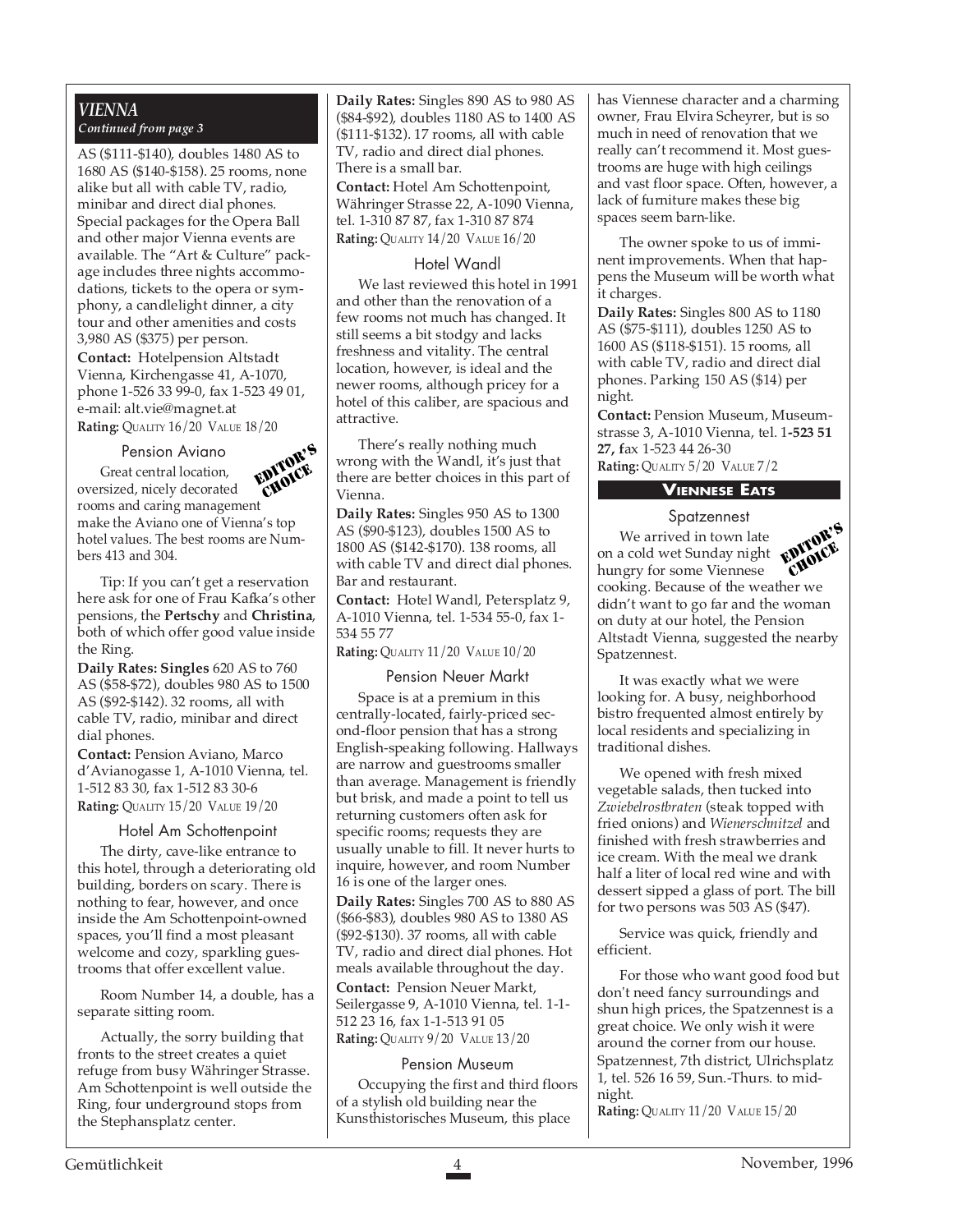#### Zum Leopold

The style is not very "old Vienna" at this beer restaurant near the Molkerbastei, a relic of the old walled city. The trendy bar could be in Chicago or Los Angeles and the dining area decor is too "franchise" for our taste. The food, however, is a different story. *Schnitzel*, *Tafelspitz* (boiled beef), baked *Emmenthaler*, *Pommes Frites* and *Apfelstrudel* all passed the moderately-priced-but-satisfying test with flying colors.

Zum Leopold, Schottengasse 7, tel. 1/ 533 9381-12

#### Nudel & Strudel

Another *Beisl* where you won't find many tourists, this one inside the Ring near the University, is the tiny, quirky, Nudel & Strudel, unique for the hundreds of pieces of old hardware framed and hung on the walls. There is a daily special that includes soup and entree for about \$7. Nudel & Strudel, Schottenbastei 4, tel. 1/533 6128

#### Gasthaus Rippel

For 100% authentic neighborhood *Beisl* atmosphere, try the down-at-theheel Rippel. It, too, is near Pension Altstadt but is only a place for a beer or two and maybe a sausage and *pommes frites*. Find someplace else for that special anniversary dinner.

There is a dirty, herringbone wood floor, a small bar with a couple of beer taps and a coffee machine, a few wooden tables, plants in the windows, scattered magazines and newspapers, a clock set onto the sawed-off end of a wood barrel and pictures of soccer teams. Every halfhour or so the proprietress leaves her cigarette and wine glass at the *Stammtisch* (special table for regular patrons) to stoke a small coal-fired stove. On tap is the local Gösser Bier and Budvar from the Czech Republic. Gasthaus Rippel, Neustiftgasse.

Here is a listing of other restaurants specializing in inexpensive, but hearty Viennese food. We have highlighted our favorites.

**Figlmüller**, 1st district, Wollzeile 5, tel. 512 61 77, daily to 10.30 p.m. Main courses from about \$8. Famous for huge portions of *Schnitzel*. EDITOR'S CHOICE



**Smutny**, 1st district, Elisabethstrasse 8, tel. 58713 56, daily to midnight. Daily specials from about \$9. Serving Budvar and Pilsner Urquell on draft. Interesting tile decor. EDITOR'S **Tioner** 

**Hansy**, 2nd district, Praterstrasse 67, tel. 214 55 72, daily to 11 p.m. Set meals from about \$7.

**Schweizerhaus**, 2nd district, Strasse des 1 Mai 116 (in the Prater), tel. 218 01 52, mid-March to the beginning of November, to 11 p.m. Set meals from about \$7, known for *Eisbein* (pigs' knuckles) and potato pancakes.

**Bierteufl**, 3rd district, Ungargasse, tel. 7126503, to 1 a.m. Set meals from about \$8. 100 brands of beer.

**Weinhaus Wild,** 3rd district, Radetzkyplatz 1, tel. 712 57 50, daily to 11 p.m. Set meals about \$7. Local wine.

**Weissberger Stube** (Hotel Biedermeier), 3rd district, Landstrasse Hauptstrasse 28, tel. 716 71-514, daily to 10 p.m. Set meals from about \$8.

**Weidinger**, 4th district, Danhausergasse 3, tel. 505 56 97, Mon.-Fri. to 11 p.m. Set meals about \$7. Garden dining.

**Altes Fassl**, 5th district, Ziegelofengasse 37, tel. 55 42 98, Tues.-Sun. to 1 a.m. Main courses from about \$10. Garden restaurant featuring Viennese specialities.

**Silberwirt**, 5th district, Schlossgasse 21, tel. 55 49 07, daily to midnight. Viennese pancakes served under old verandas

**Blauensteiner**, 6th district, Wallgasse 32, tel. 56 41 8B, Tues.-Sat. to 11 p.m. Main courses from about \$8. Near Raimundtheater.

**Kauzchen**, 7th district, Gardegasse 8, tel. 526 48 66, daily to 2 a.m., Sat., Sun. to 4 a.m. Set meals from about \$9. Varied clientele.

**Stadt Krems**, 7th district, Zieglergasse 37, tel. 93 72 00, daily to midnight. Main courses start at about \$8 at this 150-year-old *Beisl*.

**Schnitzelwirt**, 7th district, Neu-

baugasse 52, tel. 93 37 71, Mon.-Sat. to 11 p.m. Heavy on the *Schnitzel* for about \$7.

**Zu Den 2 Lieseln**, 7th district, Burggasse 63, tel. 93 32 , Mo.-Sat. to 10 p.m. More *Schnitzel* in old-time Vienna atmosphere.

**Zur Stadt Brünn**, 8th district, Strozzigasse 36, tel. 42 03 88. Tues.- Sat. to midnight, Sun. and holidays to 3 p.m. Set meals from about \$7. Garden restaurant in the Josefstadt.

**Waldviertler Eck**, 8th district, Pfeilgasse 27/corner Albertgasse, tel. 42 32 93. Mon.-Thurs. to 11 p.m. Fri. to 3 p.m. Set meals from about \$7.

### **Things Viennese**

# **The Vienna Card**

For those who plan to be in Vienna for more than a day or two, the **Vienna Card** for 180 AS (\$17) is a must. It provides 72 hours unlimited access to the city's public transportation system plus discounts at dozens of museums, galleries, theaters, music venues, cafes and shops. The card can be purchased from your hotel, at Tourist Information Offices (1st District, Kärntner Strasse 38, daily 9 a.m.-7 p.m.), at Vienna Transport (Wiener Linien) sales counters and at other information offices (Stephansplatz, Karlsplatz, Westbahnhof, Landstrasse/Wien Mitte) or prior to arrival with a credit card by telephoning 43-1-798 44 00-28.

Besides the Vienna Card, the following public transport tickets are available:

• 24-hour ticket 50 AS (\$5)

• 72-hour ticket 130 AS (\$12)

• Single ride tickets (block of five) 85 AS (\$8)

• There are also four and eightday ticket strips.

Here are examples of the discounts offered with the Vienna Card:

#### **Museums**

Schönbrunn Palace - to 21% Schönbrunn: Zoo -22% Museum of Fine Arts -to 22% Imperial Apartments, Imperial Palace -21 % Ethnological Museum, Imperial Palace -20 % Austrian Gallery, Belvedere -16 % Museum of Applied Arts (MAK) -20 % Museum of Natural History -20% Historical Museum, City of Vienna -50 % Clock Museum -50 % Museum of Military History -50 %

*Continued on page 6…*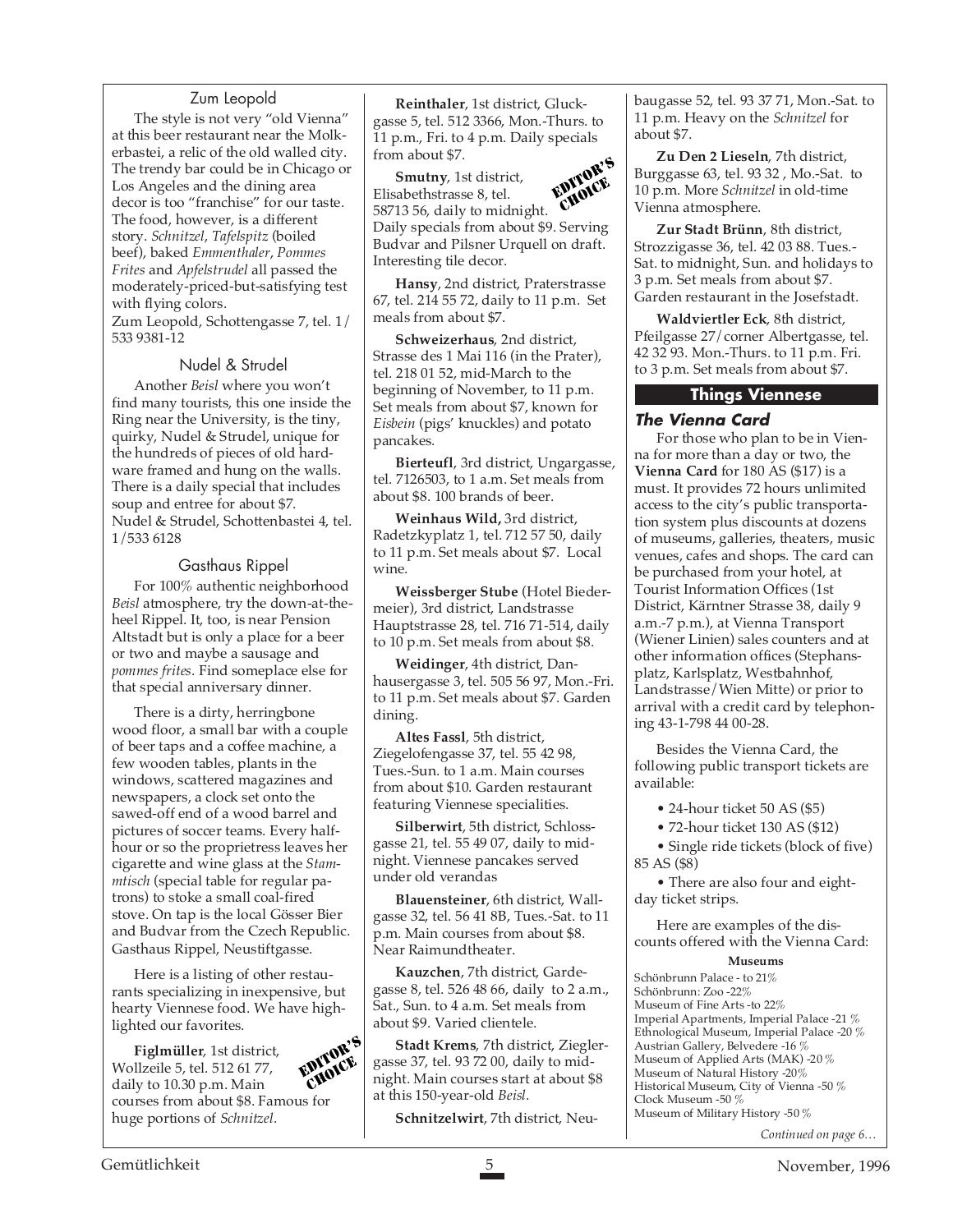# *VIENNA*

#### *Continued from page 5*

Kunsthaus Wien/Hundertwasser Museum - to 25 % Kunsthalle Wien and Museum Quarter -30 % Sigmund Freud's House -to 38 % Academy of Fine Arts -33 %

#### **Sight-seeing**

Guided Walks in Vienna -20 % Giant Ferris Wheel -20 % Danube Tower -23 % DDSG-Blue Danube-Schiffahrt, sight-seeing by boat -10 %

Music, Theater Konzerthaus -10 %

Volkstheater -10 % Ronacher -10 % Marionette Theater at Schönbrunn Palace -10 % Vienna's Summer of Music -20 %

#### **Shopping**

Department stores Steffl, Herzmansky, Gerngross, Stafa -10 % Hübner watches and clocks -10% Köchert Jewelry -10%

#### **Performance Tickets**

**Staatsoper, Volksoper:** For postal bookings not later than 3 weeks before the date of the performance write Österreichischer Bundestheaterverband, Hanuschgasse 3, A-1010 Wien. More info: fax 431/514 44-2969, tel. 431/514 44-2960

**Theater an der Wien, Raimund Theater:** Wien-Ticket, A-1060 Wien, Linke Wienzeile 6, fax 58830-33, Credit card: tel. 431/58885

**Wiener Kammeroper**: A-1010 Wien, Fleischmarkt 24, tel. 431/513 60 72, fax 431/512 44 48-46

**Ronacher:** Etablissement Ronacher, A-1010 Wien, Seilerstätte 9, tel. 514 02, fax 431/514 11-522 (Internet: http:// www.ronacher.co.at/ronacher)

# **Performance Tickets On-line**

Those with access to the Internet can purchase tickets on-line to more than 4800 Vienna cultural events from **Carta Austria** (http://w3.carta.co.at/ carta/events/homepage\_e.html). Pay with a credit card or mail a check. Tickets are mailed or can be picked up at Carta's Vienna office or at the box office just prior to performance.

Tickets can also be ordered on-line from http://www.atnet.co.at/jirsa/ or contact: **Franz Jirsa Ges.m.b.H.**, Lerchenfelder Strasse 13, A-1070 Vienna, Austria, e-mail: jirsa@atnet.co.at, tel. 1-5231931, fax 1- 5230692

The **Vienna Tourist Office** home page on the World Wide Web has all the opera, concert and theater schedules plus hotel and restaurant information. Some important parts are in German but it is nonetheless very useful. (http://wtv.magwien.gv.at/ welcome.htm).

#### **Vienna Guide**

Frau **Monika Koppl** charges 1,156 AS (\$109) for three-hour tours for from two to 40 persons. Tel./fax 022/ 43 35960.

#### **Blue Danube Radio**

Radio broadcasts in English, 6 a.m. till 7 p.m., are heard on Blue Danube Radio, 103.8 MHz and 92.9 MHz in Vienna. Programs include news, regional information and a broad music selection.

#### **Tax Free Shopping**

In Austria, Value Added Tax (VAT) is included in the listed sales price. As a non-European Union citizen you can reclaim the VAT when you leave the European Union (EU). The VAT rate is 16.7 % of the sales price. Travelers that spend more than 1001 schillings (VAT included) at Europe Tax-free Shopping (ETS) affiliated stores are entitled to have up to 15.5 % of the sales price refunded.

#### **Mozart Week '97**

From March 23 through 29, at the Palais Palffy, members of the **Vienna Philharmonic Orchestra** offer a blend of well-known "hits" and rarely heard Mozart chamber music. The **Neue Wiener Barockensemble** will perform the *Mozart Requiem* and a concert performance of the opera *Il re Pastore* at the Konzerthaus.

Tickets: Mozartwoche 97/Klangbogen, Laudongasse 29, A-1080 Vienna, tel. 1-4000-8410 (including credit card reservations), fax 1-4000-7217.

#### **The Sound of Easter in Vienna March 22 to April 1, 1997**

The **Vienna Philharmonic** leads off this festival with the *St. John Passion* by J.S. Bach at the Musikverein. The finale is Mendelssohn's *St. Paul Oratorio* performed by **Camerata Academica**. Events between include a concert of waltzes by the **Vienna Symphony Orchestra**, Schubert's *Lazarus Oratorio* and Wagner's opera *Parsifal* by the **Vienna State Opera**.

Order tickets beginning January 7 from: The Sound of Easter/Klangbogen, Laudongasse 29, A-1080 Vienna, tel. 1/ 4000-84 10, fax 1/4000-7217.

#### **Vienna Brochures**

For brochures on Vienna mail to **Austrian Tourist Office**, P.O. Box 1142, New York, NY 10108-1142, tel. (212-944-6880, fax 212-730-4568, email: antonyc@ix.netcom.com

#### **Vienna On-line**

This website offers an extensive list of small Vienna cafes and restaurants. http://stud1.tuwien.ac.at/ %7Ee9125830/lokale.htm

Another site contains a list of hikes around Vienna. Written in English by a native German speaker. (http://tph.tuwien.ac.at/~svozil/ wan/wan.html)

### **Danube Cruises**

The river boats of **DDSG-Blue Danube Schiffart** offer a number of river cruises, most are just a few hours in duration.

• The Vienna-Dürnstein-Vienna trip operates Saturdays and Sundays costs 240 AS (\$23). Kids under 10 travel free and at half price between 10 and 15 years of age. The boat departs the Vienna/Reichsbrücke station at 0900 and returns there at 8:15 p.m. There are stops at Nussdorf, Greifenstein, Tulln and Krems on the outbound leg and at Krems, Tulln and Nussdorf on the return.

• Daytrips to Bratislava, the capital of Slovakia, depart at 7:15 a.m., return at 9:15 p.m. and cost 240 AS (\$23) half price for children 6 to 15.

• Also available are a number of evening cruises that get underway at 6:30 p.m. and end at 11 p.m. For example, the Candlelight Cruise on the Danube includes dinner, live dance music and a glass of champagne for 790 AS (\$75) per person. Other evening dance cruises that do not include dinner start at 200 AS (\$19).

Contact: DDSG-Blue Danube Schiffahrt GmbH, Handelskai 265, A-1020 Vienna, tel. 0222/272 50, fax 0222/727 50440.

#### **Bibliography**

Hofmann, Paul. *The Viennese: Splendor, Twilight and Exile*. Doubleday, 1988

Morton, Frederic. *Thunder at Twilight: Vienna 1913/1914*. MacMillan, 1989

Scherman, Thomas K. & Biancolli, Louis. *The Beethoven Companion*. Doubleday, 1972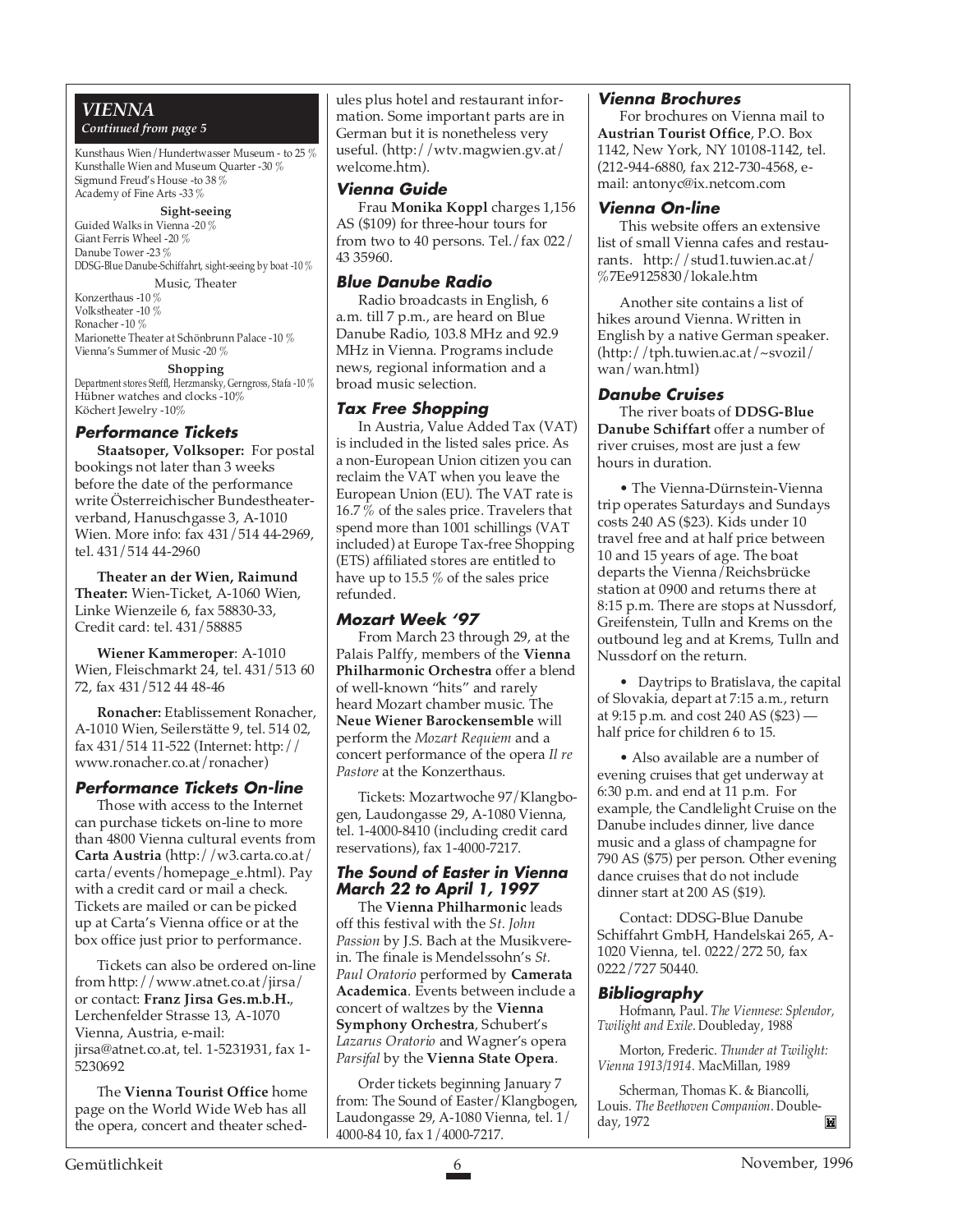# **READERS' FORUM**

### **Swiss Bargain Hideaway**

I hesitate writing about a favorite chalet apartment in Ringgenberg near Interlaken; I want to keep it to myself, but I also want others to enjoy it.

The chalet was built in 1993 and it is *Wunderbar*, from the spacious balconies overlooking Lake Brienz and the Alps to the sauna, whirlpool and indoor swimming pool.

I've stayed there four different times and just wish I could live there. The young couple who run it are great — attending to any need; train station pick up, etc. They speak English and the price is right, especially when I take may family of six. I'd be glad to answer any inquiries. Jane Dalbey, Overland Park KS

*(Thanks to Ms. Dalbey for sending us a brochure with prices. Her hideaway looks very attractive in the photos. Contact: Ferien bei Schwizi's, Hans & Doris Schweizer, Gartenstrasse, CH-3852, Ringgenberg, tel. 36/233828, fax 36/ 234048. Apartments range from 80 Sfr. [\$63] per day for up to four persons in low season, to 195 Sfr. [\$154] per day for from six to eight persons in high season. — Editor)*

# **Schloss Matzen, Yes**

Your recent article about the **Schloss Matzen** (July, '96) in Brixlegg, Austria, tempted us into a stay.

We are happy to report that your evaluation of the castle fell short of our findings. It was better than you reported. We found the furnishings appropriate for the structure, rather than "worn." And "crumbling" was a fitting term for the only part of the castle we noticed that was in that condition: the Roman Tower. There was even a hint of spookiness evoked from the ambiance that enhanced our stay.

The hospitality of Margaret Fox and Christopher Kump (owners of the castle) goes the extra mile. They joined us for breakfast and shared their experiences in ownership and maintenance of a castle (not the normal conversation you expect to experience as a guest at breakfast). Michael then provided a full tour of

the castle, filled with experiences he shared as an 8-year-old boy who visited the castle during summer vacations.

Our lasting impression was that this was a genuine castle, little changed over the last few hundred years (except, of course, for the modern plumbing!) including the furnishings and objet d'arts, as genuine as the owners are.

It's on our list for a return visit. . . and for a longer stay! Milton P. Champas, Sacramento CA

#### **Northern Germany**

Here are a few thoughts on our recent trip to Northern Germany. We found the people as cold and dreary as the weather. Prices were high and neither the hotels nor restaurants were crowded.

We can't understand all the fuss about Hamburg, we did not find the people so wonderfully dressed. We went to the **Zum Altes Rathaus** for dinner, but left as it was empty. I would say that half the men at the **Ratsweinkeller** were without ties and jackets. The people at the Atlantic Hotel were fairly casual. We stayed at the **Hotel Wedina** (Gurlittstr. 23, D-20099, tel. 40/24 30 11, fax 40/280 3894) and I would definitely recommend it. It is two brownstones and soon to be three. They have good lighting and baths but I would request one of the larger rooms. It is near the Aussenalster and you can walk anywhere. The rate was 195 DM (\$130), including breakfast.

In Hanover we stayed at the **Georgenhof** (Herrenhäuser Kirchweg 20, D-30167, tel. 511/70 22 44, fax 511/70 85 59). They have a wonderful restaurant (expensive) and one would feel out of place there without a coat and tie. The room rate was \$170, including breakfast.

We found Münster to be a very interesting city. We stayed on the outskirts in the town of Handorf at the **Hof Zur Linde** (Handorfer Werseufer 1, D-48157, tel. 251/327 50, fax 251/328 209). Our room in the original building was large with a sitting area and good bath. They have a newer annex and the rooms are cheaper, I would recommend them. They have a good restaurant but the best part of our stay was meeting the

bartender, Charlie. He puts on quite a show serving wine and beer. He's very friendly (from Bavaria) and people are there to all hours. You'd love him. The rate we paid was \$170 including breakfast.

We would love to find some condo and apartment rentals. We love Switzerland but need to find an alternative to hotel living.

Pat McLean, Colorado Springs CO

#### **No on Walter du Lac**

There is a hotel you listed in your "Best Hotels of 1994," the **Walter du Lac** in Lugano. My husband and I based an overnight trip to Lugano in June upon your recommendation. We were terribly disappointed. We look for charm, value and comfort. This hotel not only did not have any of these qualities, it had an unfriendly staff. One of the many discomforts was the tiny, roofless concrete slab hanging over a noisy, congested main street clogged with fumes. I believe your description was "huge lakeside terraces."

Some relative passed on your newsletter to aid us in planning a three-month European vacation. Our only bad hotel experience was the Walter du Lac. This is our only *Gemütlichkeit* experience so we will not be subscribing. We continue to rely on *Travel & Leisure*. Their recommendations can be trusted. Helen Albright, Jacksonville FL

(*Imagine Ms. Albright's disappointment had she paid for Gemütlichkeit*.*— Editor)*

# **Rips Airport Hotel**

I would like to pass on one warning to you and possibly your readers: do not stay at the **Hotel Aston** in Kelsterbach (close to Frankfurt airport). Granted its location puts you close to your departure and they do provide a free airport shuttle service but please read on.

Problems:

1. We were told the hotel was airconditioned...right; open both windows wide and hope for a breeze.

2. Located in an industrial park between two trucking firms, the German equivalent of American Moving Van Lines and Danzas Trucking. Both work around the *Continued on page 8…*